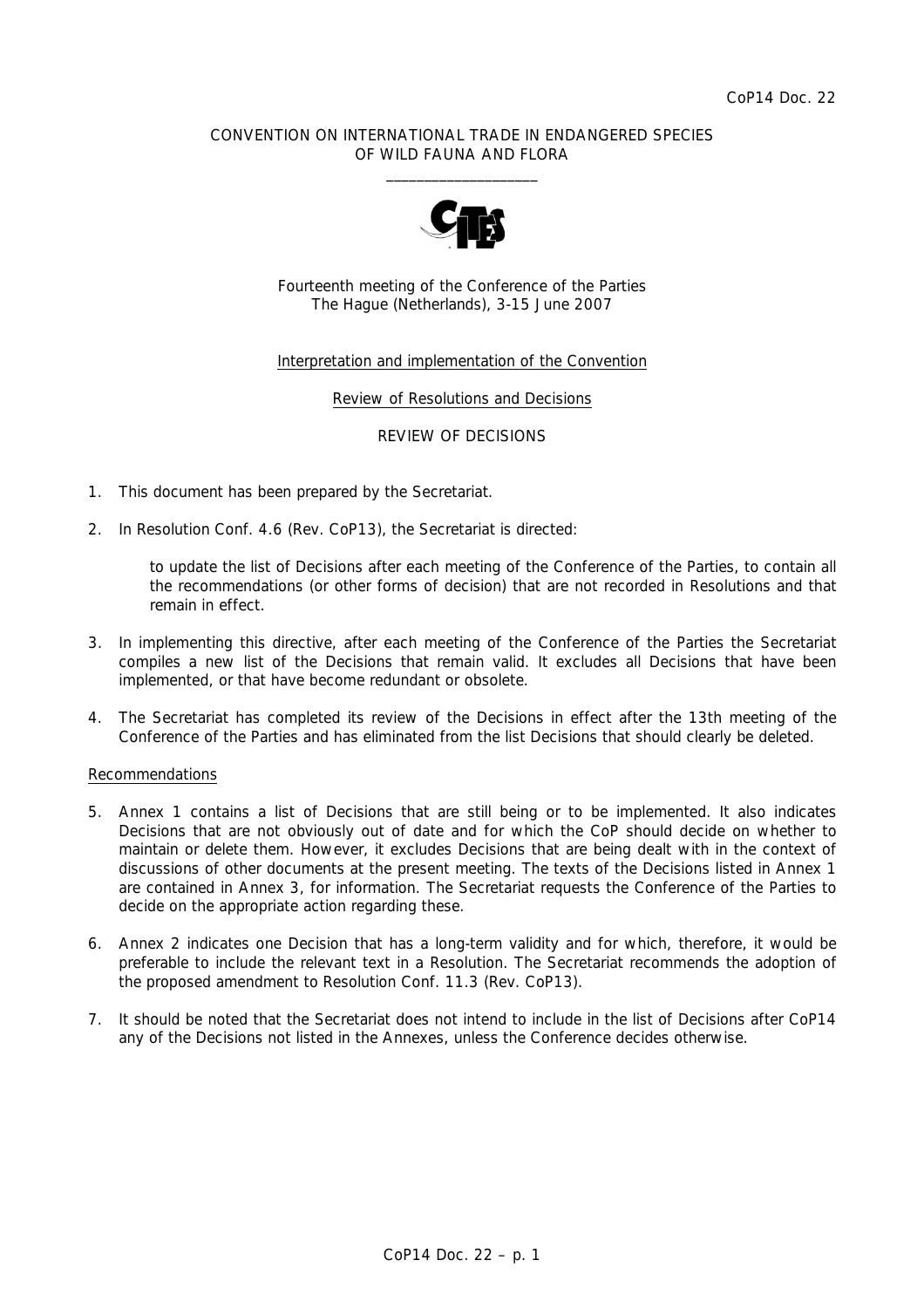## DECISIONS TO REMAIN IN EFFECT AFTER COP14 OR FOR WHICH A DETERMINATION IS REQUIRED

| <b>Decision</b>   | Subject                                                                                                                                                    | <b>Status</b>                                                                                                                                        |
|-------------------|------------------------------------------------------------------------------------------------------------------------------------------------------------|------------------------------------------------------------------------------------------------------------------------------------------------------|
| 10.2 (Rev. CoP11) | Elephants - Conditions for<br>the disposal of ivory stocks<br>and generating resources<br>for conservation in African<br>elephant range States             | Appears to be out of date.<br>CoP to decide on action.                                                                                               |
| 12.79             | Non-commercial loan,<br>donation or exchange of<br>museum and herbarium<br>specimens                                                                       | Not completed.                                                                                                                                       |
| $12.90 - 12.93$   | Capacity-building<br>programme for science-<br>based establishment and<br>implementation of voluntary<br>national export quotas for<br>Appendix-II species | These activities are covered in the<br>costed work programme and the<br>Secretariat's capacity-building<br>plans.<br>Deletion of decisions proposed. |
| $13.14 - 13.17$   | Improving regional<br>communication and<br>representation                                                                                                  | Done but unclear whether to be<br>continued. Deletion proposed.                                                                                      |
| 13.26             | African elephant                                                                                                                                           | Deadlines have passed.<br>CoP to decide on action.                                                                                                   |
| 13.53             | Medicinal plants                                                                                                                                           | This is part of the regular<br>capacity-building work of the<br>Secretariat. Deletion proposed.                                                      |
|                   |                                                                                                                                                            | (NB: A glossary is included in<br>CoP14 Prop. 27)                                                                                                    |
| 13.67             | Review of Significant Trade                                                                                                                                | To be implemented.                                                                                                                                   |
| 13.93             | Review of the Appendices                                                                                                                                   | Prolongation requested by AC<br>(see document CoP14 Doc. 8.2).<br>CoP to decide on action.                                                           |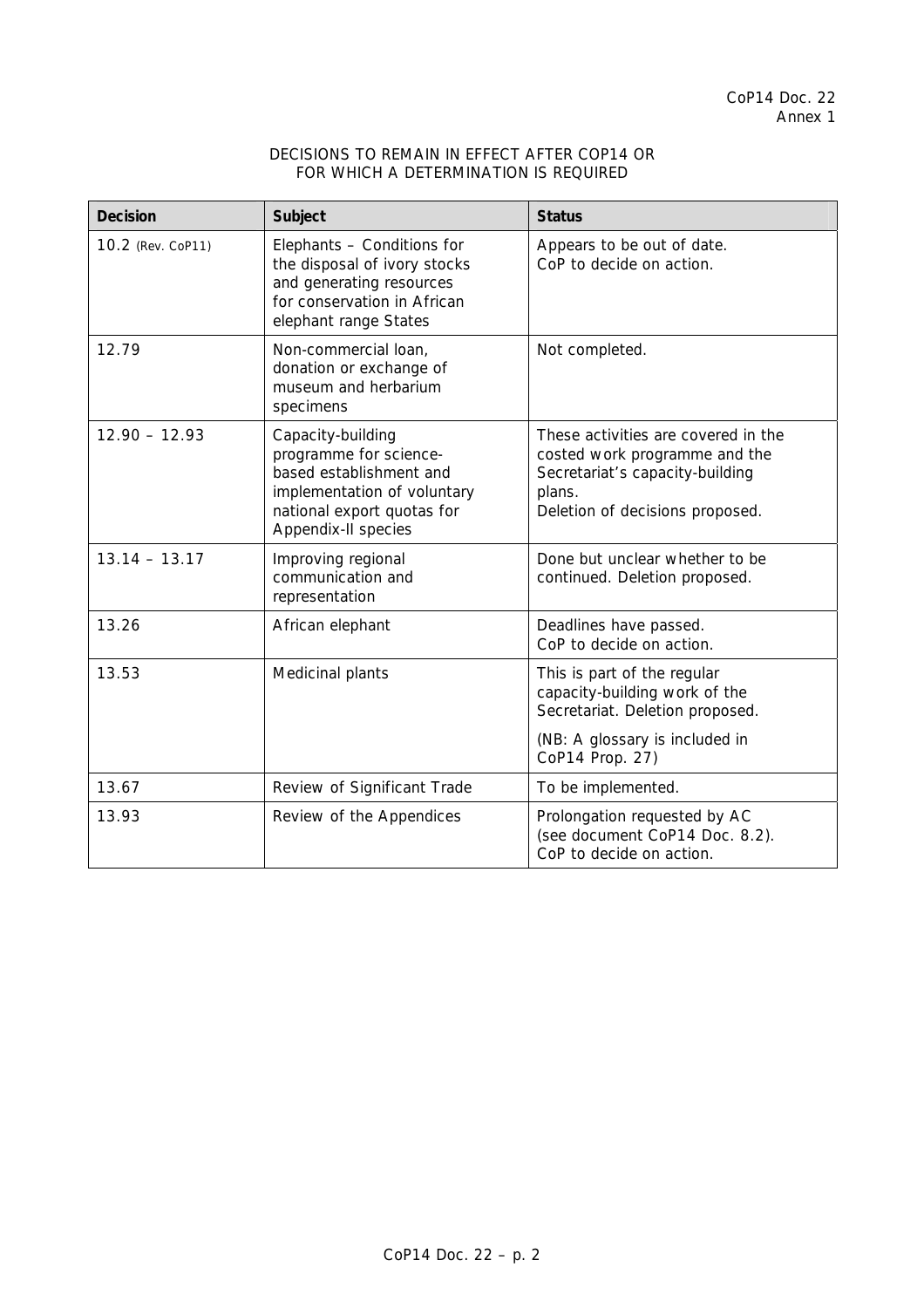## PROPOSED TRANSFER OF A DECISION TO AN EXISTING RESOLUTION

| Text of Decision 9.15                                                                                                                                                                                                                                        | To be included in Resolution Conf. 11.3 (Rev. CoP13):                                                                                                                                                                                    |                                                                                                                               |  |
|--------------------------------------------------------------------------------------------------------------------------------------------------------------------------------------------------------------------------------------------------------------|------------------------------------------------------------------------------------------------------------------------------------------------------------------------------------------------------------------------------------------|-------------------------------------------------------------------------------------------------------------------------------|--|
|                                                                                                                                                                                                                                                              | Text                                                                                                                                                                                                                                     | <b>Place</b>                                                                                                                  |  |
| The Parties are urged to remind their<br>diplomatic missions, their delegates on<br>mission in foreign countries and their<br>troops serving under the flag of the<br>United Nations that they are not<br>exempted from the provisions of the<br>Convention. | Parties remind their diplomatic missions,<br>their delegates on mission in foreign<br>countries and their troops serving under<br>the flag of the United Nations that they<br>are not exempted from the provisions of<br>the Convention; | In the section<br>'Regarding compliance,<br>control and<br>cooperation', as a new<br>paragraph d) under<br>'RECOMMENDS that:' |  |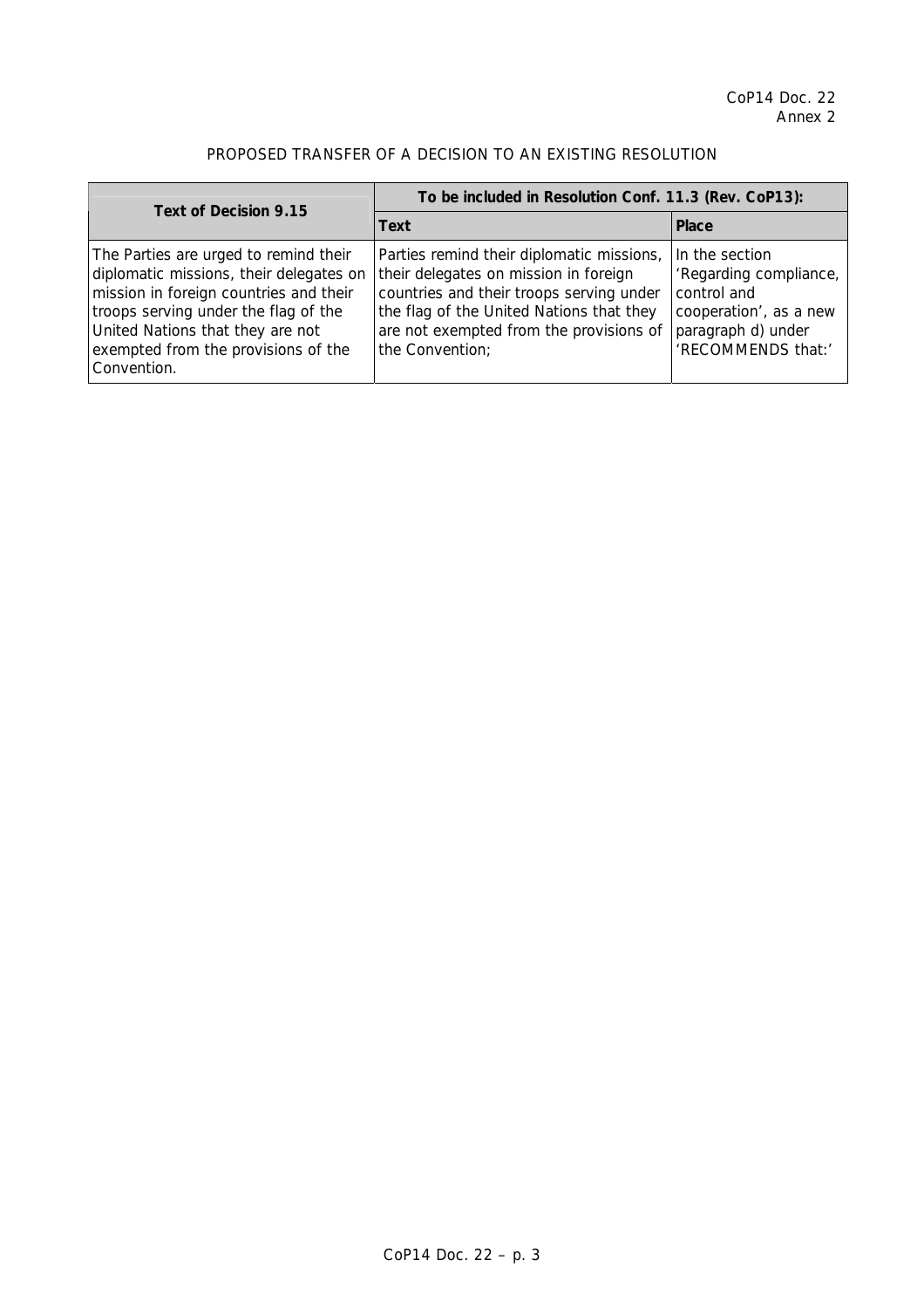## DECISIONS REMAINING IN EFFECT AFTER COP14 UNLESS OTHERWISE DECIDED

# **Elephants – Conditions for the disposal of ivory stocks and generating resources for conservation in African elephant range States**

| 10.2<br>(Rev.<br>$COP11$ ) | a) |                                                                                                                                                                                                                                | The African elephant range States recognize:                                                                                                                                                                                                                                                                                                                                                                                                                                                                                                                                                                                                                                                                                                                                                                           |  |
|----------------------------|----|--------------------------------------------------------------------------------------------------------------------------------------------------------------------------------------------------------------------------------|------------------------------------------------------------------------------------------------------------------------------------------------------------------------------------------------------------------------------------------------------------------------------------------------------------------------------------------------------------------------------------------------------------------------------------------------------------------------------------------------------------------------------------------------------------------------------------------------------------------------------------------------------------------------------------------------------------------------------------------------------------------------------------------------------------------------|--|
|                            |    | i)                                                                                                                                                                                                                             | the threats that stockpiles pose to sustainable legal trade;                                                                                                                                                                                                                                                                                                                                                                                                                                                                                                                                                                                                                                                                                                                                                           |  |
|                            |    | $\mathsf{ii}$                                                                                                                                                                                                                  | that stockpiles are a vital economic resource for them;                                                                                                                                                                                                                                                                                                                                                                                                                                                                                                                                                                                                                                                                                                                                                                |  |
|                            |    | iii)                                                                                                                                                                                                                           | that various funding commitments were made by donor countries and agencies to offset<br>the loss of assets in the interest of unifying these States regarding the inclusion of<br>African elephant populations in Appendix I;                                                                                                                                                                                                                                                                                                                                                                                                                                                                                                                                                                                          |  |
|                            |    |                                                                                                                                                                                                                                | iv) the significance of channelling such assets from ivory into improving conservation and<br>community-based conservation and development programmes;                                                                                                                                                                                                                                                                                                                                                                                                                                                                                                                                                                                                                                                                 |  |
|                            |    | V)                                                                                                                                                                                                                             | the failure of donors to fund elephant conservation action plans drawn up by the range<br>States at the urging of donor countries and conservation organizations; and                                                                                                                                                                                                                                                                                                                                                                                                                                                                                                                                                                                                                                                  |  |
|                            |    |                                                                                                                                                                                                                                | vi) that, at its ninth meeting, the Conference of the Parties directed the Standing<br>Committee to review the issue of stockpiles and to report back at the 10th meeting.                                                                                                                                                                                                                                                                                                                                                                                                                                                                                                                                                                                                                                             |  |
|                            | b) | Accordingly, the African elephant range States agree that all revenues from any purchase of<br>stockpiles by donor countries and organizations will be deposited in and managed through<br>conservation trust funds, and that: |                                                                                                                                                                                                                                                                                                                                                                                                                                                                                                                                                                                                                                                                                                                                                                                                                        |  |
|                            |    | i)                                                                                                                                                                                                                             | such funds shall be managed by Boards of Trustees (such as representatives of<br>Governments, donors, the CITES Secretariat, etc.) set up, as appropriate, in each range<br>State, which would direct the proceeds into enhanced conservation, monitoring,<br>capacity building and local community-based programmes; and                                                                                                                                                                                                                                                                                                                                                                                                                                                                                              |  |
|                            |    | ii)                                                                                                                                                                                                                            | these funds must have a positive rather than harmful influence on elephant<br>conservation.                                                                                                                                                                                                                                                                                                                                                                                                                                                                                                                                                                                                                                                                                                                            |  |
|                            | C) |                                                                                                                                                                                                                                | It is understood that this decision provides for a one-off purchase for non-commercial<br>purposes of government stocks declared by African elephant range States to the CITES<br>Secretariat within the 90-day period before the transfer to Appendix II of certain populations<br>of the African elephant takes effect. The ivory stocks declared should be marked in<br>accordance with the ivory marking system approved by the Conference of the Parties in<br>Resolution Conf. 10.10 (Rev. CoP12). In addition, the source of ivory stocks should be<br>given. The stocks of ivory should be consolidated in a pre-determined number of locations.<br>An independent audit of any declared stocks shall be undertaken under the auspices of<br>TRAFFIC International, in cooperation with the CITES Secretariat. |  |

 d) The African elephant range States that have not yet been able to register their ivory stocks and develop adequate controls over ivory stocks require priority assistance from donor countries to establish a level of conservation management conducive to the long-term survival of the African elephant.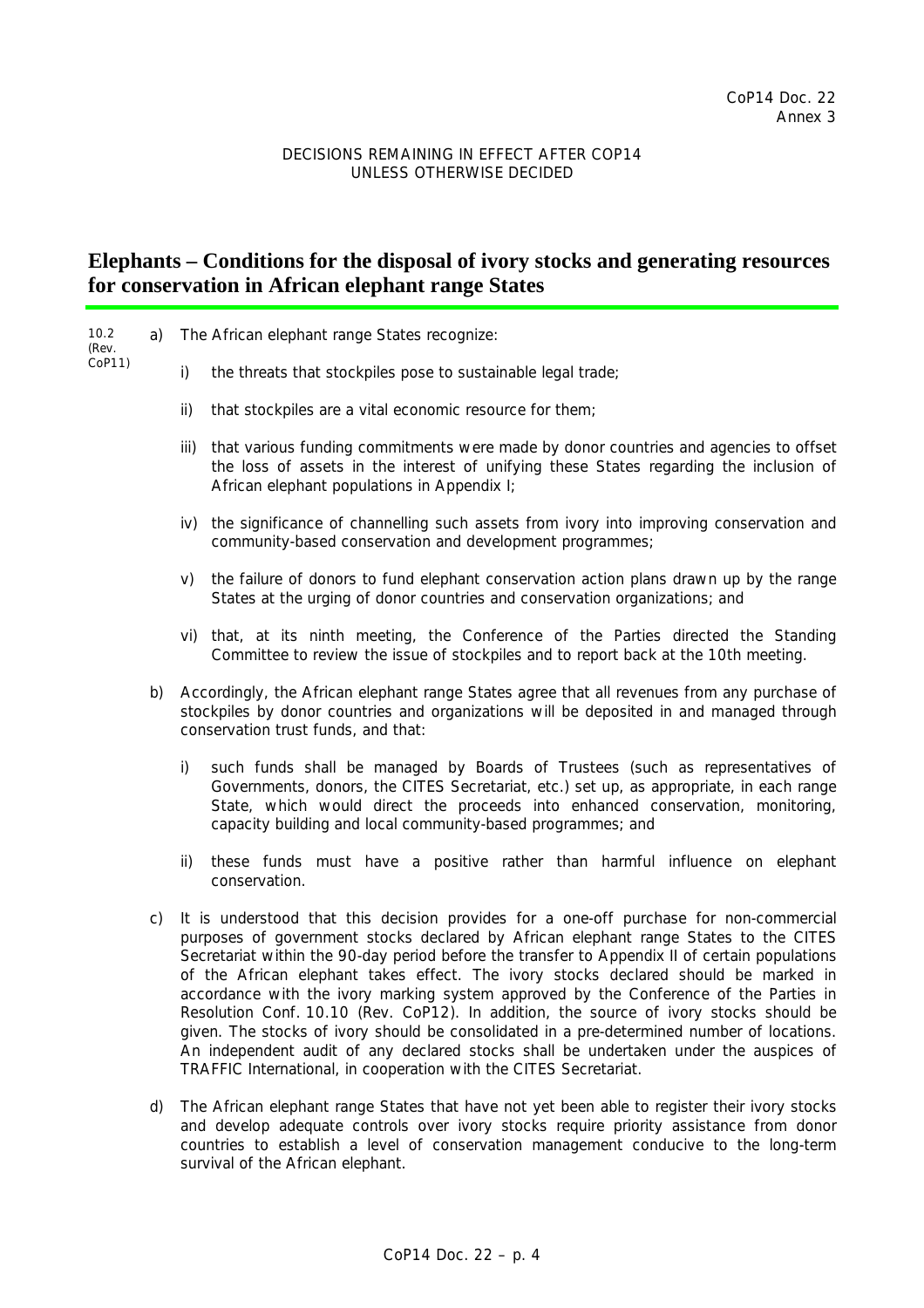- e) The African elephant range States therefore urge that this matter be acted upon urgently since any delays will result in illegal trade and the premature opening of ivory trade in nonproponent range States.
- f) This mechanism only applies to those range States wishing to dispose of ivory stocks and agreeing to and participating in:
	- i) an international system for reporting and monitoring legal and illegal international trade, through an international database in the CITES Secretariat and TRAFFIC International; and
	- ii) an international system for reporting and monitoring illegal trade and illegal hunting within or between elephant range States, through an international database in the CITES Secretariat, with support from TRAFFIC International and institutions such as the IUCN/SSC African Elephant Specialist Group and the Lusaka Agreement.

# **Non-commercial loan, donation or exchange of museum and herbarium specimens**

## *Directed to the Secretariat*

12.79 The Secretariat shall develop a brochure that will illustrate the importance of registering scientific institutions under Article VII, paragraph 6, of the Convention and demonstrate how the registration procedures can be applied in a simplified manner.

# **Capacity-building programme for science-based establishment and implementation of voluntary national export quotas for Appendix-II species**

## *Directed to Parties*

- 12.90 The Parties should seek funding in order to:
	- a) assist the Secretariat in implementing its capacity-building programme dealing with the scientific basis for establishment and implementation of voluntary national export quotas for Appendix-II species; and
	- b) support exporting countries in their efforts to gather information needed to set quotas.

### *Directed to the Secretariat*

- 12.91 The Secretariat is encouraged to continue to develop and refine its capacity-building programme dealing with the scientific basis for development, establishment, and implementation of voluntary national export quotas for Appendix-II species, and shall, as appropriate, consult with the Animals Committee and Plants Committee on this programme. This consultation may include:
	- a) solicitation of input from the Committees regarding materials used in the capacity-building programme for voluntary national export quotas for Appendix-II species; and
	- b) a request for new information from the Committees on methods used for establishing quotas and for relevant case studies on the establishment of quotas.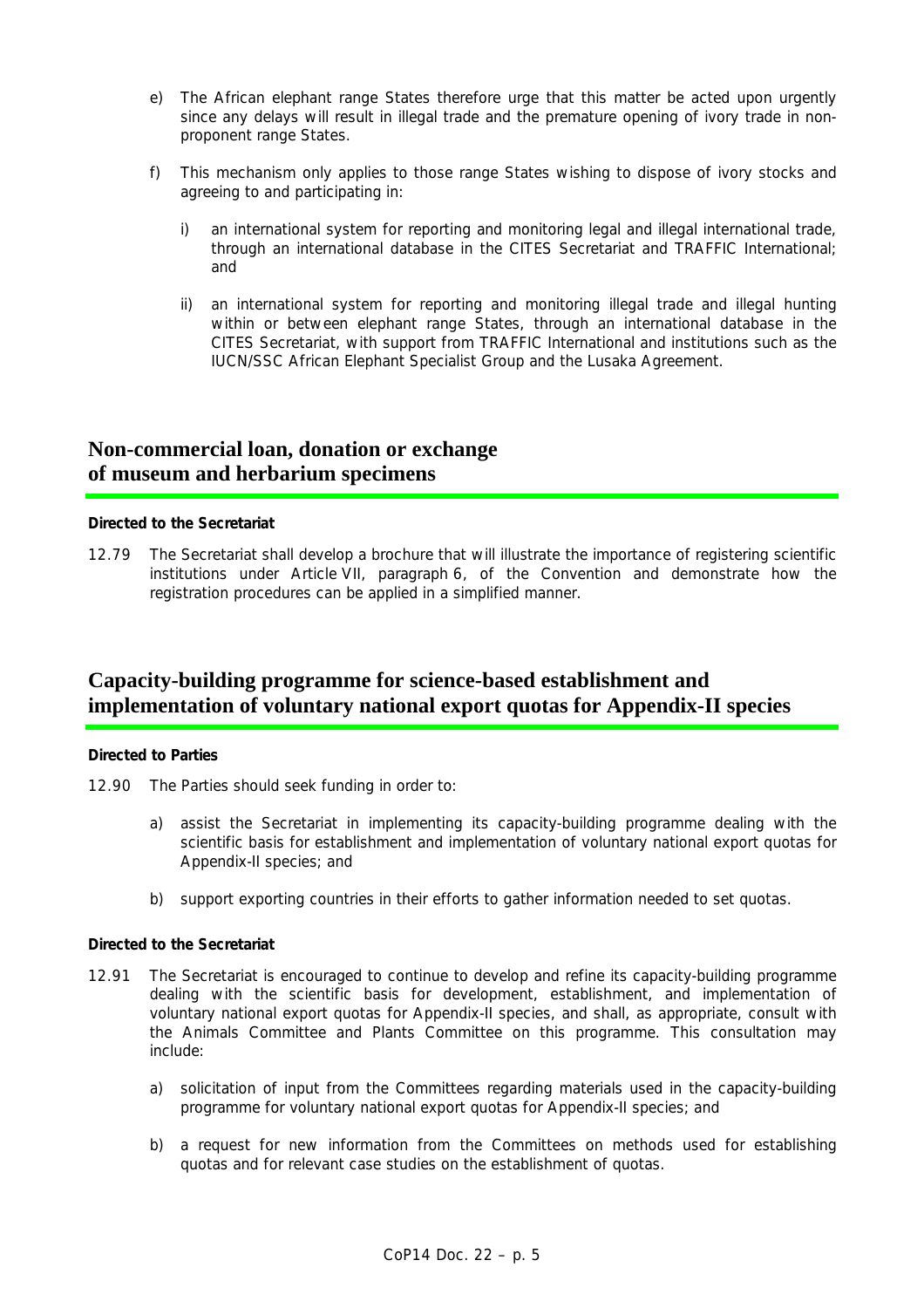- 12.92 To facilitate the development and refinement of its capacity-building programme for voluntary national export quotas for Appendix-II species, the Secretariat may invite Parties to provide new information regarding the scientific basis for establishment and implementation of such quotas, and regarding the most appropriate ways of disseminating relevant information to the Parties in a timely and cost-effective manner.
- 12.93 The Secretariat shall seek funding to:
	- a) continue its capacity-building programme for the scientific basis for establishment and implementation of voluntary national export quotas for Appendix-II species; and
	- b) support exporting countries in their efforts to gather information needed to set quotas.

# **Improving regional communication and representation**

### *Directed to the Secretariat*

- 13.14 The Secretariat shall ensure that any vacancies in the Animals, Plants and Nomenclature Committees are brought immediately to the attention of the Standing Committee, in order to fill the vacancies as soon as possible.
- 13.15 The Secretariat shall publish on the CITES website forthcoming deadlines relevant to the work of the Animals, Plants and Nomenclature Committees.
- 13.16 The Secretariat shall explore funding options to ensure that the regional representatives to the Animals and Plants Committees and the Co-Chairmen of the Nomenclature Committee from developing countries and countries with economies in transition can attend the meetings of the Conference of the Parties and fully participate in the committee work.
- 13.17 The Secretariat shall look for funding to support the holding of regional meetings in association with regional seminars or other related meetings organized by the Secretariat. The regional representatives should prepare the agenda and chair the meeting.

# **African elephant**

13.26 The Conference of the Parties adopted the *Action plan for the control of trade in African elephant ivory* attached as Annex 2 to these Decisions.

# **Medicinal plants**

### *Directed to the Secretariat*

13.53 Subject to the availability of external funding, the Secretariat shall prepare a glossary with definitions and training materials that illustrate the content of the amended annotations, the terms used and their practical application during enforcement and controls.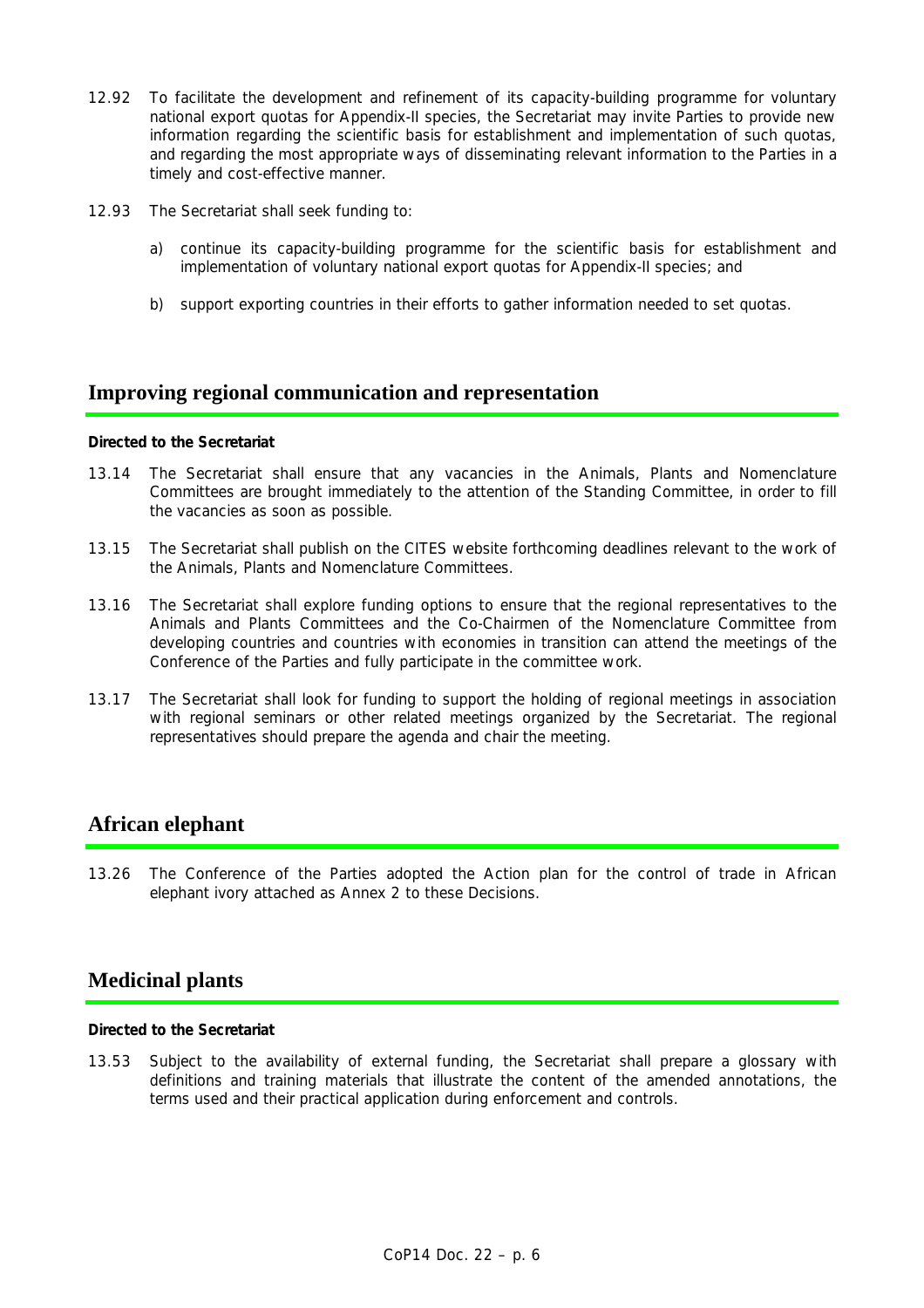# **Review of Significant Trade**

13.67 The Conference of the Parties has adopted the *Terms of reference for an evaluation of the Review of Significant Trade* contained in Annex 3 to these Decisions.

# **Review of the Appendices**

### *Directed to the Animals Committee*

13.93 The Animals Committee shall, immediately following the 13th meeting of the Conference of the Parties, include the Felidae in its Review of the Appendices. This review shall initially focus on the listing of the *Lynx* species complex, which includes species that are listed because of similarity of appearance, such as *Lynx rufus*. In addition to evaluating the listings of these species against the criteria for inclusion of species in Appendices I and II contained in Resolution Conf. 9.24 (Rev. CoP13), the Animals Committee shall assess the management and enforcement measures available to achieve effective control of trade in these species so as to resolve the continued need for look-alike listings. This assessment should also include a review of trade information to determine whether these species are actually confused in trade or whether the look-alike problem is merely hypothetical. The Animals Committee shall provide a report at the 14th meeting of the Conference of the Parties on the progress of the review of all Felidae and particularly on their review of *Lynx* spp. and look-alike issues.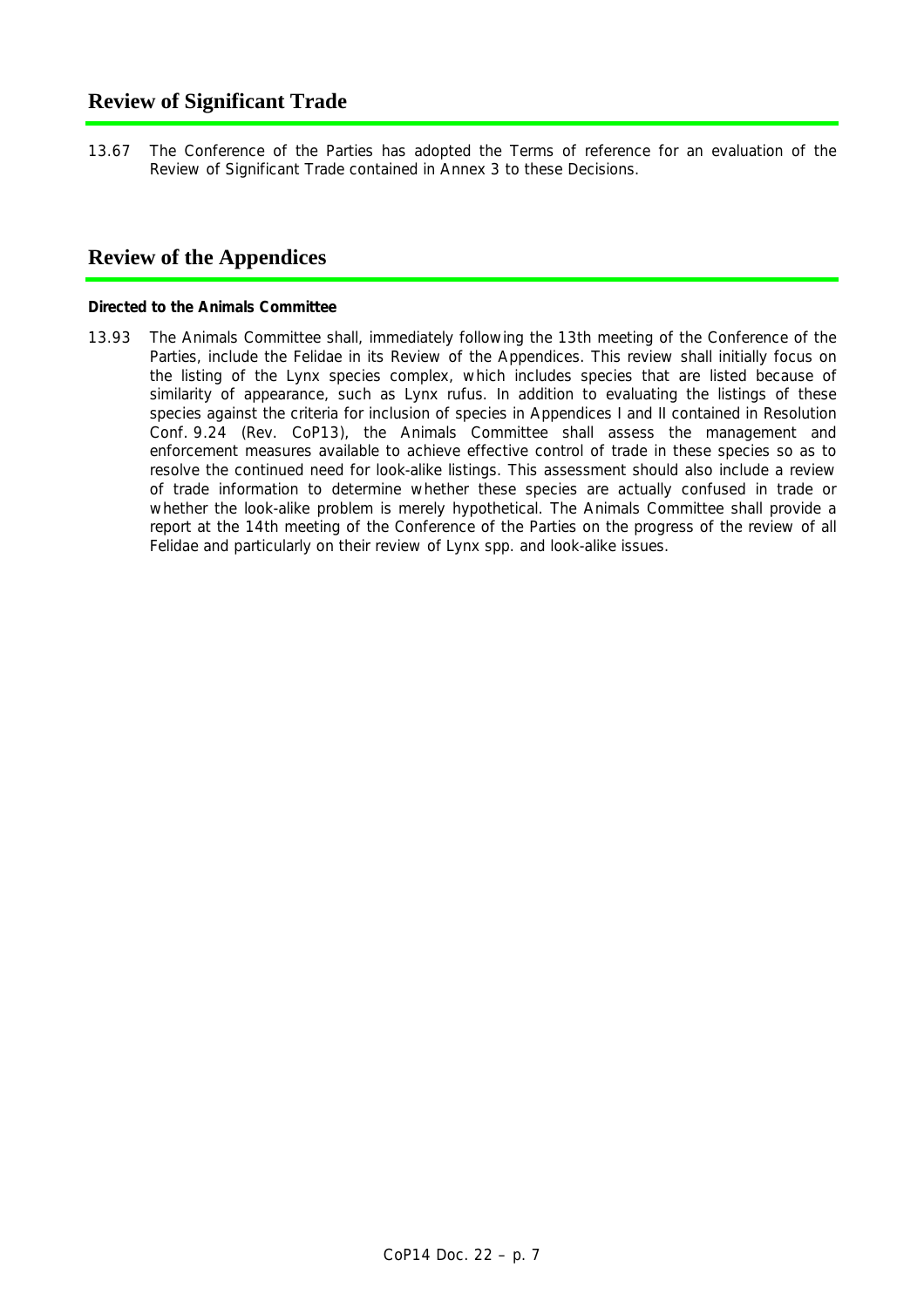## **ACTION PLAN FOR THE CONTROL OF TRADE IN AFRICAN ELEPHANT IVORY**

- 1. All African elephant range States<sup>1</sup> should urgently:
	- a) prohibit the unregulated domestic sale of ivory (raw, semi-worked or worked). Legislation should include a provision which places the onus of proof of lawful possession upon any person found in possession of ivory in circumstances from which it can reasonably be inferred that such possession was for the purpose of unauthorized transfer, sale, offer for sale, exchange or export or any person transporting ivory for such purposes;
	- b) issue instructions to all law enforcement and border control agencies to enforce existing or new legislation rigorously; and
	- c) engage in public awareness campaigns publicizing existing or new prohibitions on ivory sales.
- 2. Parties should, by 31 March 2005, report to the Secretariat on progress made. Such reports should include details of seizures, copies of new legislation, copies of administrative instructions or orders to enforcement agencies and details of awareness campaigns. The Secretariat should report on Parties' progress at the 53rd meeting of the Standing Committee.
- 3. In the interim, the Secretariat should work with the relevant countries in Africa to provide any technical assistance that may be necessary to aid the implementation of this action plan.
- 4. The Secretariat should also engage in efforts to publicize the present action plan and the subsequent halting of domestic ivory sales in individual African countries through contacting relevant organizations such as airlines and IATA. It should also, via ICPO-Interpol and the World Customs Organization, communicate with the heads of police and Customs authorities in Africa, advising them of this initiative. Furthermore the Secretariat should request all Parties worldwide to publicize the action plan, particularly to discourage persons who are travelling to Africa from purchasing raw, semi-worked or worked<sup>2</sup> ivory and to encourage border control authorities to be alert to illegal imports of ivory and to make every effort to intercept illicit movements of ivory.
- 5. All elephant range States are recommended to cooperate with existing research projects studying the identification of ivory, especially by supplying relevant samples for DNA and other forensic science profiling.
- 6. The Secretariat should seek the assistance of Governments, international organizations and nongovernmental organizations in supporting the work to eradicate illegal exports of ivory from the African continent and the unregulated domestic markets that contribute to illicit trade.
- 7. At the 13th meeting of the Conference of the Parties, the Secretariat should seek the agreement of the Parties that it would, from 1 June 2005, ensure that work is undertaken, including *in situ* verification missions where appropriate, to assess, on a country-by-country basis, progress made with the implementation of the action plan. Priority should be given to those Parties that are identified during research by the Secretariat and through other appropriate sources of information to have active and unregulated internal markets for ivory. Priority should be given to Cameroon, the Democratic Republic of the Congo, Djibouti, Nigeria and any other country identified through ETIS.
- 8. In cases where Parties or non-Parties are found not to implement the action plan, or where ivory is found to be illegally sold, the Secretariat should issue a Notification to the Parties advising them that the Conference of the Parties recommends that Parties should not engage in commercial trade in specimens of CITES-listed species with the country in question.

 $\overline{a}$ 

*<sup>1</sup> Except any Party for which an annotation in the Appendices authorizes trade in worked ivory.* 

*<sup>2</sup> Except Parties where the export of worked ivory for non-commercial purposes is lawful.*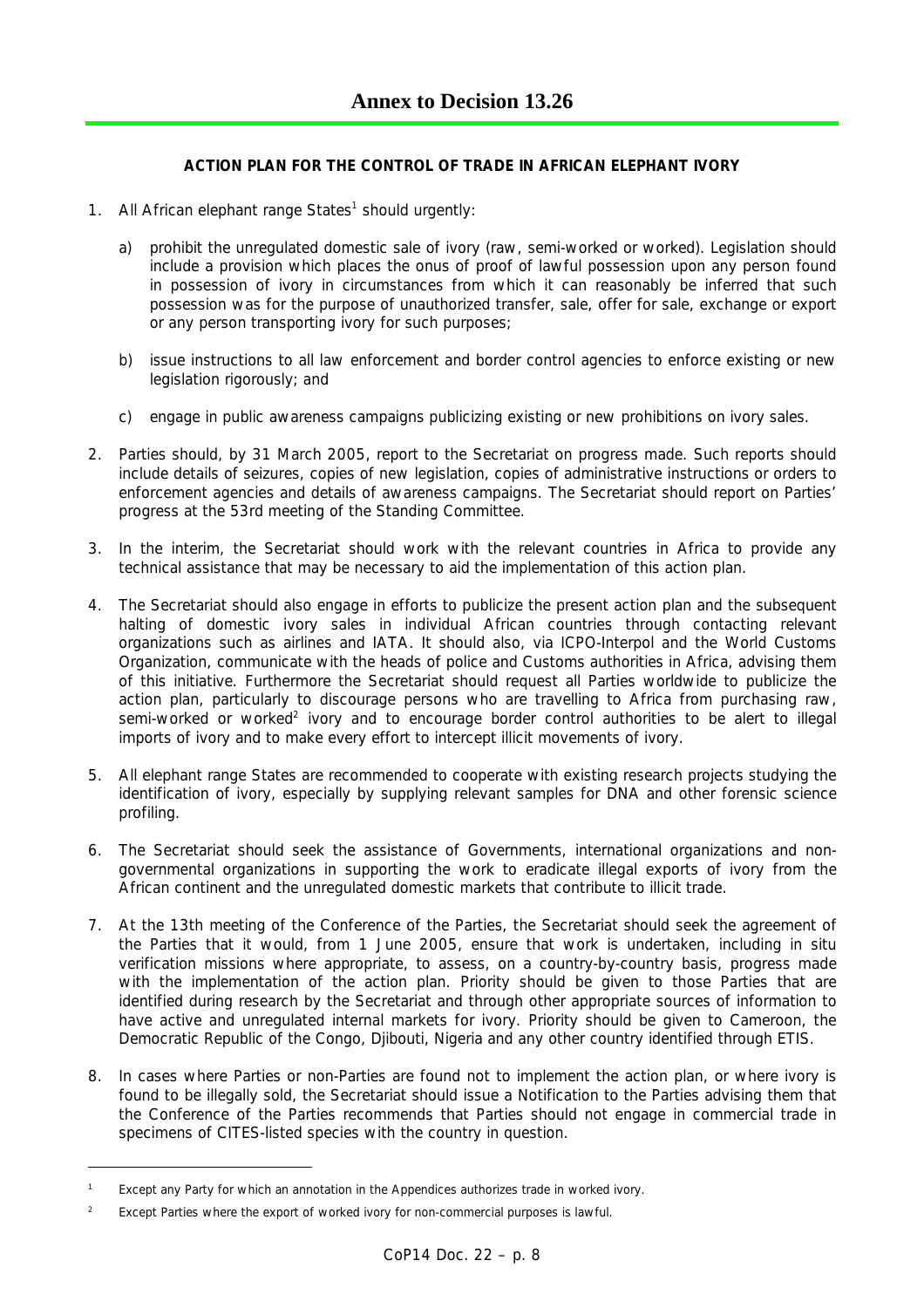- 9. The Secretariat should continue to monitor all domestic ivory markets outside Africa to ensure that internal controls are adequate and comply with the relevant provisions of Resolution Conf. 10.10 (Rev. CoP12) on Trade in elephant specimens. Priority should be given to China, Japan and Thailand, with particular attention being paid to any Party that has notified the Secretariat that it wishes to authorize imports of ivory for commercial purposes.
- 10. The Secretariat should report upon the implementation of the action plan at each meeting of the Standing Committee.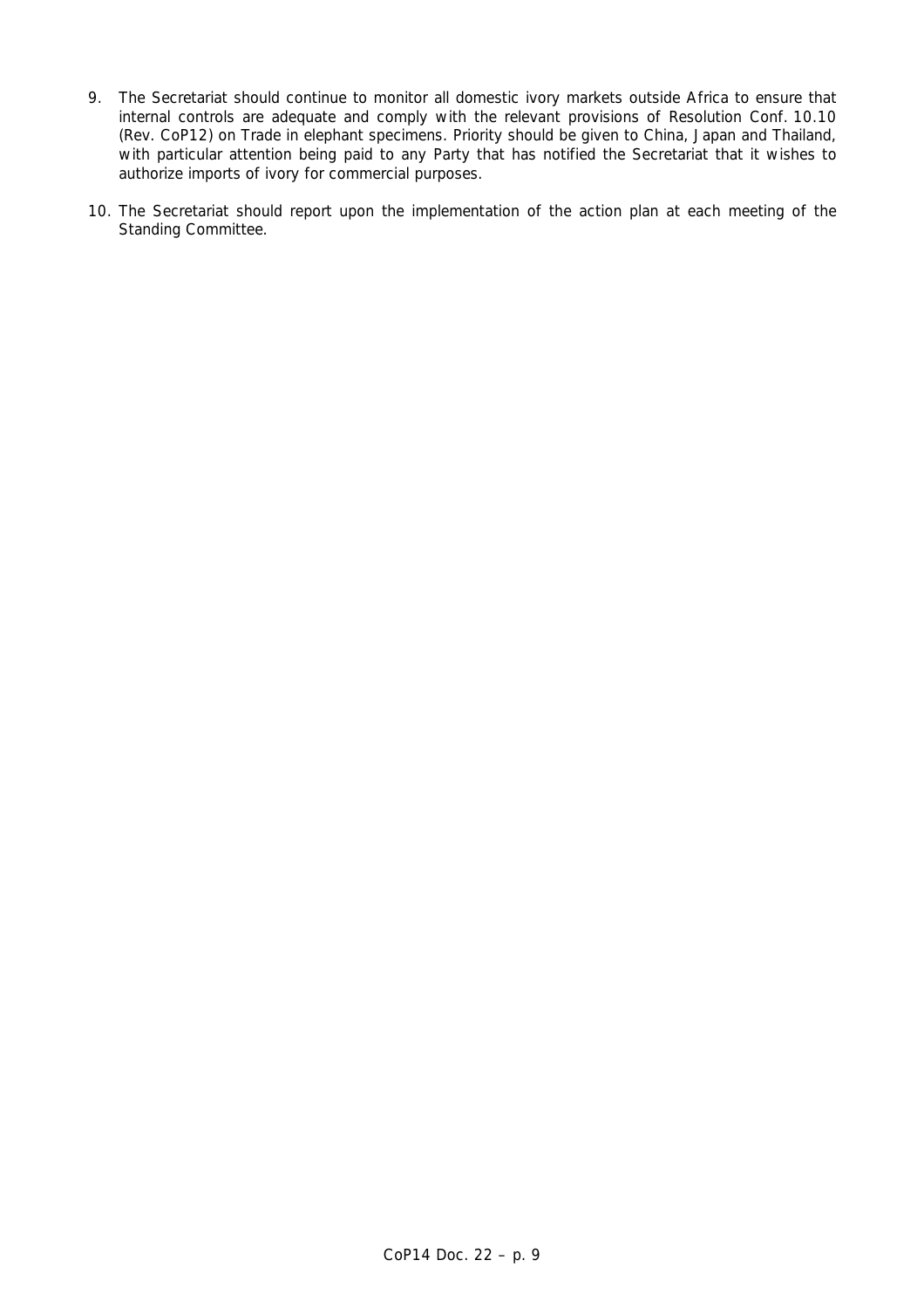## **TERMS OF REFERENCE FOR AN EVALUATION OF THE REVIEW OF SIGNIFICANT TRADE**

## **Objectives**

- 1. The objectives of the evaluation of the Review of Significant Trade are to:
	- a) evaluate the contribution of the Review of Significant Trade to the implementation of Article IV, paragraphs  $2$  (a),  $3$  and  $6$  (a);
	- b) assess the impact over time of the actions taken in the context of the Review of Significant Trade on the trade and conservation status of species selected for review and subject to recommendations, taking into consideration the possible effects of these measures on other CITES-listed species;
	- c) formulate recommendations in view of the results and findings of the evaluation and the impact assessment; and
	- d) prepare a document on the evaluation of the Review of Significant Trade and the resulting conclusions and recommendations for consideration at the first appropriate meeting of the Conference of the Parties.

### Process

- 2. The evaluation will commence immediately after the 14th meeting of the Conference of the Parties, contingent on the availability of sufficient funds to ensure its completion.
- 3. The Animals and Plants Committees will oversee the evaluation, which will be administered by the Secretariat. Consultants may be engaged to assist it in this regard.
- 4. A working group composed of members of the Animals and Plants Committees, Parties, the Secretariat and invited experts will be responsible for advising on the evaluation process, reviewing the findings of associated research and developing recommendations for wider consideration by the Parties.
- 5. The Secretariat will regularly report on the progress of the evaluation at meetings of the Animals and Plants Committees.
- 6. A final report, which may include proposed amendments to existing Resolutions or Decisions, or other recommendations, and which will incorporate the comments of the Animals and Plants Committees and of range States addressed in the report, will be submitted by the Chairmen of the Animals and Plants Committees for consideration at a future meeting of the Conference of the Parties. The Chairman of the Animals or Plants Committee may submit an interim report to the Standing Committee when appropriate and considered useful.

#### Content of the evaluation

- 7. The evaluation of the Review of Significant Trade should include the following activities:
	- a) Assess:
		- i) the process used to select species for review (including the reliance on numerical data), and the species selected as a result;
		- ii) the process and means used to compile and review information concerning the implementation of Article IV, paragraphs 2 (a), 3 and 6 (a), for the selected species (including communications with the range States), and the subsequent use of this